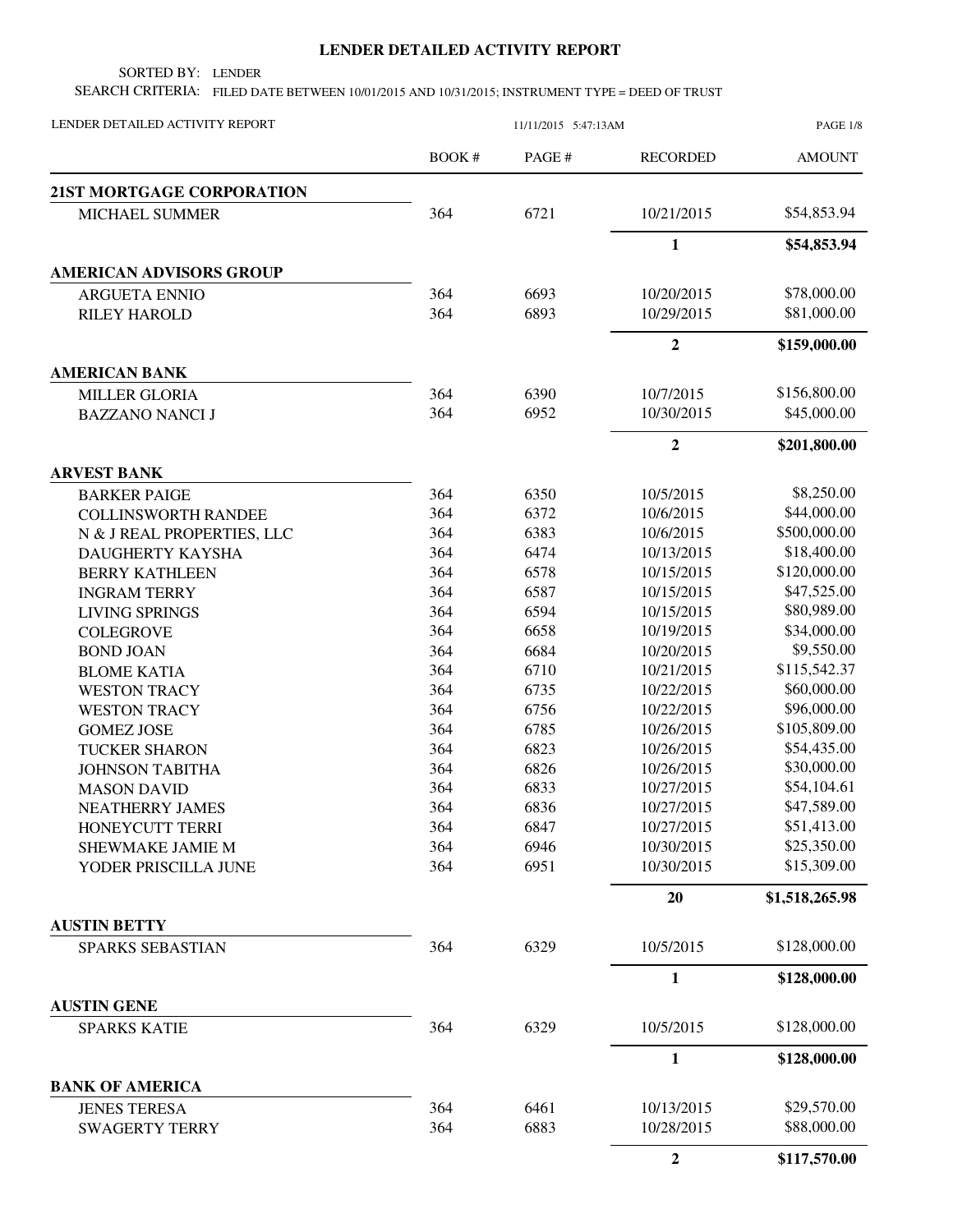| LENDER DETAILED ACTIVITY REPORT                  |        | 11/11/2015 5:47:13AM |                         |               |
|--------------------------------------------------|--------|----------------------|-------------------------|---------------|
|                                                  | BOOK # | PAGE #               | <b>RECORDED</b>         | <b>AMOUNT</b> |
| <b>BERRY ALAN</b>                                |        |                      |                         |               |
| <b>HERRMAN BRET</b>                              | 364    | 6748                 | 10/22/2015              | \$30,000.00   |
|                                                  |        |                      | $\mathbf{1}$            | \$30,000.00   |
| <b>BERRY BETTY</b>                               |        |                      |                         |               |
| HERRMAN BRENDA                                   | 364    | 6748                 | 10/22/2015              | \$30,000.00   |
|                                                  |        |                      | $\mathbf{1}$            | \$30,000.00   |
| <b>BLUMENKEMPER LISA</b>                         |        |                      |                         |               |
| <b>BRATTIN KELLY</b>                             | 364    | 6540                 | 10/14/2015              | \$30,000.00   |
|                                                  |        |                      | $\mathbf{1}$            | \$30,000.00   |
| <b>BOKF</b><br>MAGOULAS AMANDA                   | 364    | 6763                 | 10/23/2015              | \$277,000.00  |
|                                                  |        |                      | $\mathbf{1}$            | \$277,000.00  |
|                                                  |        |                      |                         |               |
| <b>BROKER SOLUTIONS</b><br><b>DAMERON ASHLEY</b> | 364    | 6305                 | 10/2/2015               | \$122,346.00  |
|                                                  |        |                      | $\mathbf{1}$            | \$122,346.00  |
| <b>BROKER SOLUTIONS, INC</b>                     |        |                      |                         |               |
| <b>DAMERON ASHLEY</b>                            | 364    | 6604                 | 10/16/2015              | \$122,346.00  |
|                                                  |        |                      | $\mathbf{1}$            | \$122,346.00  |
| <b>CHRISTMAN MICHELE</b>                         |        |                      |                         |               |
| <b>ALLISON THERESA</b>                           | 364    | 6856                 | 10/27/2015              | \$0.00        |
|                                                  |        |                      | $\mathbf{1}$            | \$0.00        |
| <b>CHRISTMAN NICH</b>                            |        |                      |                         |               |
| <b>ALLISON THERESA</b>                           | 364    | 6856                 | 10/27/2015              | \$0.00        |
|                                                  |        |                      | 1                       | \$0.00        |
| <b>COMMERCE BANK</b>                             |        |                      |                         |               |
| <b>PARRIGON STEVEN</b>                           | 364    | 6447                 | 10/9/2015               | \$25,000.00   |
| <b>GLADES HARRY</b>                              | 364    | 6514                 | 10/13/2015              | \$49,000.00   |
| <b>MARTIN CARLA</b>                              | 364    | 6601                 | 10/15/2015              | \$50,000.00   |
| <b>GARY GLENN</b>                                | 364    | 6866                 | 10/27/2015              | \$49,600.00   |
|                                                  |        |                      | $\overline{\mathbf{4}}$ | \$173,600.00  |
| <b>COMMUNITY BANK &amp; TRUST</b>                |        |                      |                         |               |
| <b>RUTH AMANDA</b>                               | 364    | 6282                 | 10/1/2015               | \$152,400.00  |
| HAUGHT T DIANE                                   | 364    | 6345                 | 10/5/2015               | \$118,900.00  |
|                                                  |        |                      | $\overline{2}$          | \$271,300.00  |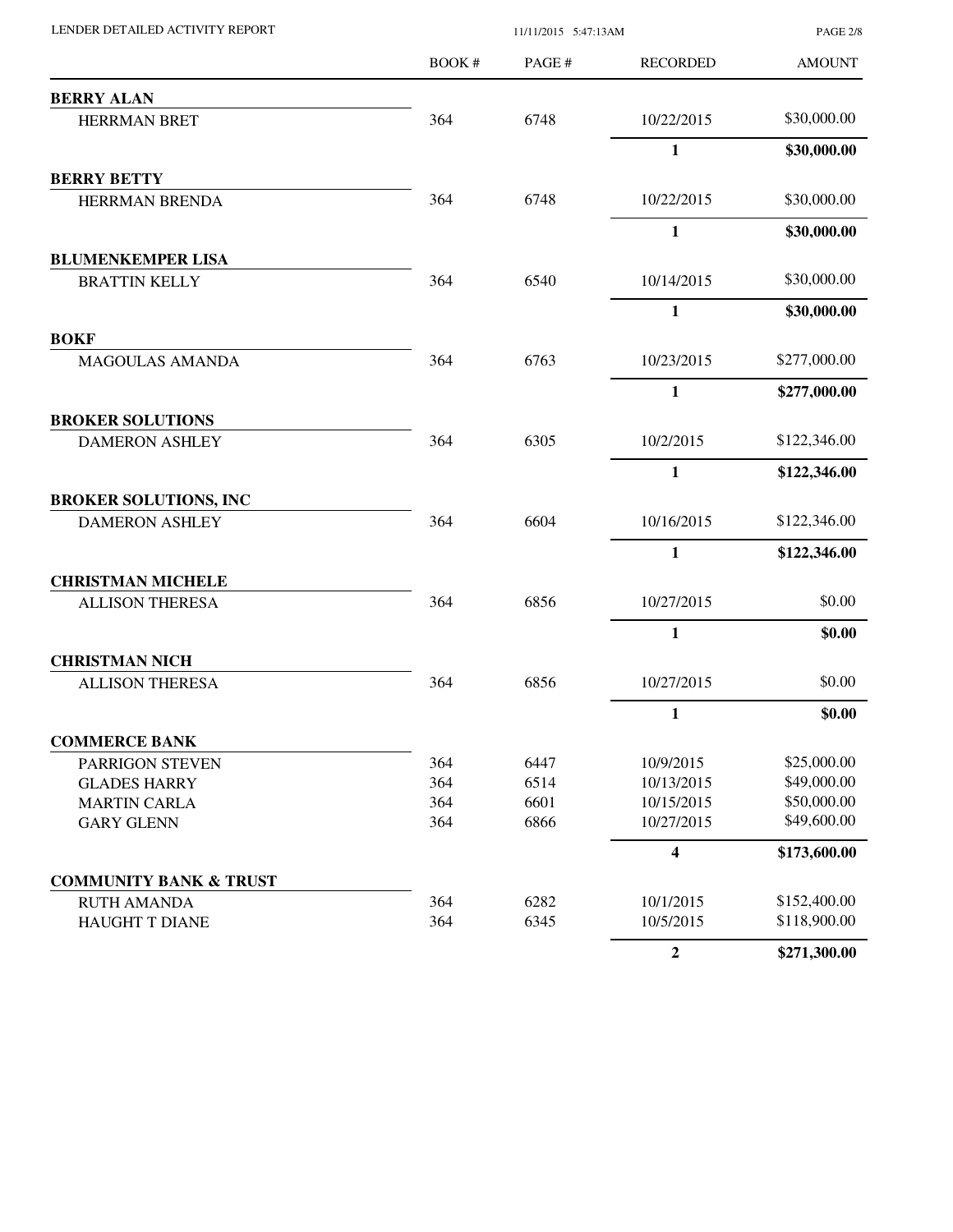PAGE 3/8

|                                                       | BOOK# | PAGE # | <b>RECORDED</b> | <b>AMOUNT</b>  |
|-------------------------------------------------------|-------|--------|-----------------|----------------|
| <b>COMMUNITY BANK AND TRUST</b>                       |       |        |                 |                |
| <b>KRANZ JOELLEN</b>                                  | 364   | 6290   | 10/1/2015       | \$70,800.00    |
| <b>MCKEE BRITTNEY</b>                                 | 364   | 6362   | 10/6/2015       | \$44,000.00    |
| THE PETERS FAMILY TRUST                               | 364   | 6556   | 10/14/2015      | \$25,000.00    |
| <b>HERRON CHERIE</b>                                  | 364   | 6580   | 10/15/2015      | \$180,000.00   |
| <b>HERRON CHERIE</b>                                  | 364   | 6581   | 10/15/2015      | \$117,885.00   |
| <b>BROWN ROBERT</b>                                   | 364   | 6651   | 10/19/2015      | \$267,200.00   |
| <b>BROWN CINDY</b>                                    | 364   | 6780   | 10/23/2015      | \$30,060.00    |
| <b>EADS AVIS</b>                                      | 364   | 6781   | 10/23/2015      | \$20,841.50    |
| <b>LETT TRACY</b>                                     | 364   | 6854   | 10/27/2015      | \$58,136.50    |
| <b>LETT TRACY</b>                                     | 364   | 6904   | 10/29/2015      | \$62,000.00    |
|                                                       |       |        | 10              | \$875,923.00   |
| <b>COMMUNITY NATIONAL BANK</b>                        |       |        |                 |                |
| MARETH ENTERPRISES LLC                                | 364   | 6506   | 10/13/2015      | \$2,000,000.00 |
|                                                       |       |        | $\mathbf{1}$    | \$2,000,000.00 |
| <b>DAS ACQUISITION COMPANY</b><br><b>SILER ASHLEY</b> | 364   | 6288   | 10/1/2015       | \$63,822.00    |
|                                                       |       |        | 1               | \$63,822.00    |
|                                                       |       |        |                 |                |
| <b>FCS FINANCIAL</b><br><b>JENNETT JANET</b>          | 364   | 6478   | 10/13/2015      | \$93,000.00    |
|                                                       |       |        | $\mathbf{1}$    | \$93,000.00    |
| FIRST COMMUNITY BANK                                  |       |        |                 |                |
| <b>SLADE JOSEPH</b>                                   | 364   | 6615   | 10/16/2015      | \$90,250.00    |
| <b>FREEMAN CALVIN</b>                                 | 364   | 6682   | 10/20/2015      | \$92,030.00    |
| <b>DOWELL THOMAS</b>                                  | 364   | 6701   | 10/20/2015      | \$201,526.01   |
| <b>KNIER KARL</b>                                     | 364   | 6752   | 10/22/2015      | \$117,725.00   |
| HUBCO INVESTMENTS, LLC                                | 364   | 6758   | 10/22/2015      | \$60,500.00    |
| <b>LANNON JOHN</b>                                    | 364   | 6788   | 10/26/2015      | \$45,900.00    |
|                                                       |       |        | 6               | \$607,931.01   |
| <b>FLAT BRANCH MORTGAGE</b>                           |       |        |                 |                |
| <b>GARRISON RONNIE</b>                                | 364   | 6396   | 10/7/2015       | \$156,750.00   |
| <b>FOSTER DARYL</b>                                   | 364   | 6419   | 10/8/2015       | \$78,551.00    |
| <b>LATHAM TARREN</b>                                  | 364   | 6481   | 10/13/2015      | \$135,009.00   |
| <b>JORDAN YENY</b>                                    | 364   | 6618   | 10/16/2015      | \$151,372.00   |
|                                                       |       |        | 4               | \$521,682.00   |
| <b>GATEWAY MORTGAGE GROUP</b>                         |       |        |                 |                |
| FEUSTEL KELLY                                         | 364   | 6298   | 10/1/2015       | \$97,448.00    |
|                                                       |       |        | $\mathbf{1}$    | \$97,448.00    |
| <b>GOLD CRAIG</b>                                     |       |        |                 |                |
| RBC ENTERPRISES LIMITED, INC                          | 364   | 6896   | 10/29/2015      | \$268,000.00   |
|                                                       |       |        | 1               | \$268,000.00   |
| <b>GOLD MARY</b><br>RBC ENTERPRISES LIMITED, INC      | 364   | 6896   | 10/29/2015      | \$268,000.00   |
|                                                       |       |        | 1               | \$268,000.00   |
|                                                       |       |        |                 |                |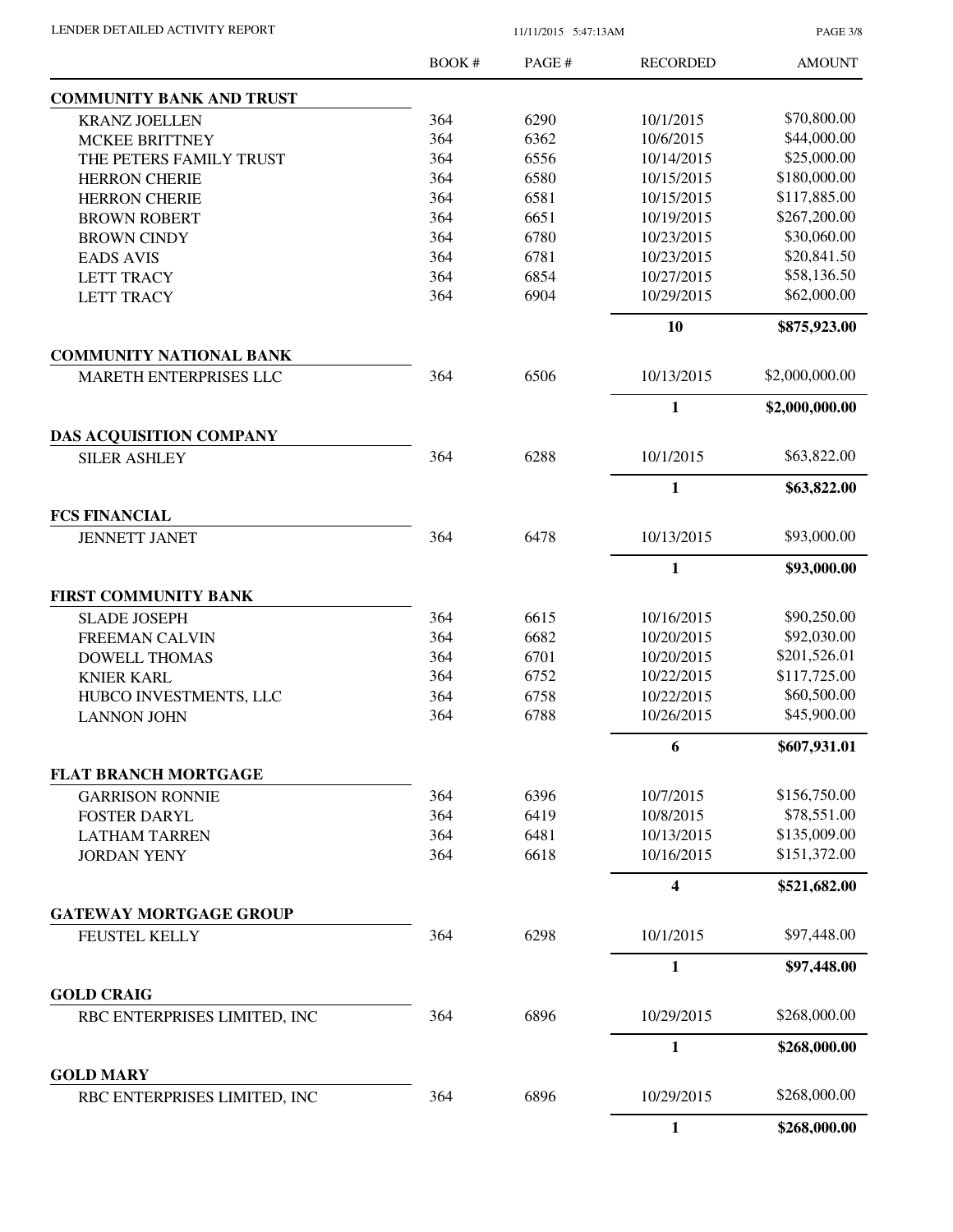BOOK # PAGE # AMOUNT RECORDED **GOSSETT RONALD** BROST JOSEPH 364 6919 10/29/2015 \$47,000.00 **1 \$47,000.00 GOSSETT TERESA** BROST TIFFANY 364 6919 10/29/2015 \$47,000.00 **1 \$47,000.00 GREAT PLAINS FEDERAL CREDIT UNION** SHOUSE MACHELLE 364 6469 10/13/2015 \$253,075.00 **1 \$253,075.00 GREAT SOUTHERN BANK** PETERMAN LORIE 364 6653 10/19/2015 \$57,400.00 FLYNN BRANDI 364 6679 10/20/2015 \$25,000.00 **2 \$82,400.00 GUARANTEED RATE, INC** KAMINSKY JILL 364 6605 10/16/2015 \$175,000.00 **1 \$175,000.00 HOMETOWN BANK** WISE TANA 5165,000.00 REICH KRISTINA 364 6347 10/5/2015 \$72,500.00 DOCKINS STEVEN 364 6714 10/21/2015 \$30,000.00 ALEXANDER-COPHER TAMMY 364 6947 10/30/2015 \$157,611.00 **4 \$425,111.00 HUBBARD JACK TR** DWYER CHRISTINE  $364$   $6590$   $10/15/2015$  \$25,000.00 **1 \$25,000.00 HUBBARD JUDITH TR** DWYER CHRISTINE 364 6590 10/15/2015 \$25,000.00 **1 \$25,000.00 LABETTE BANK** SPARLIN MANDY 364 6322 10/2/2015 \$130,000.00 **1 \$130,000.00 MAILES DAVID** BRATTIN KELLY 364 6540 10/14/2015 \$30,000.00 **1 \$30,000.00 MAILES DENNIS** BRATTIN KELLY 364 6540 10/14/2015 \$30,000.00 **1 \$30,000.00 MAILES FREDDIE** BRATTIN CAROL 364 6540 10/14/2015 \$30,000.00 **1 \$30,000.00 MDW ENTERPRISES, LLC** PACKWOOD SAMUEL 364 6431 10/9/2015 \$12,000.00 **1 \$12,000.00**

LENDER DETAILED ACTIVITY REPORT 11/11/2015 5:47:13AM

PAGE 4/8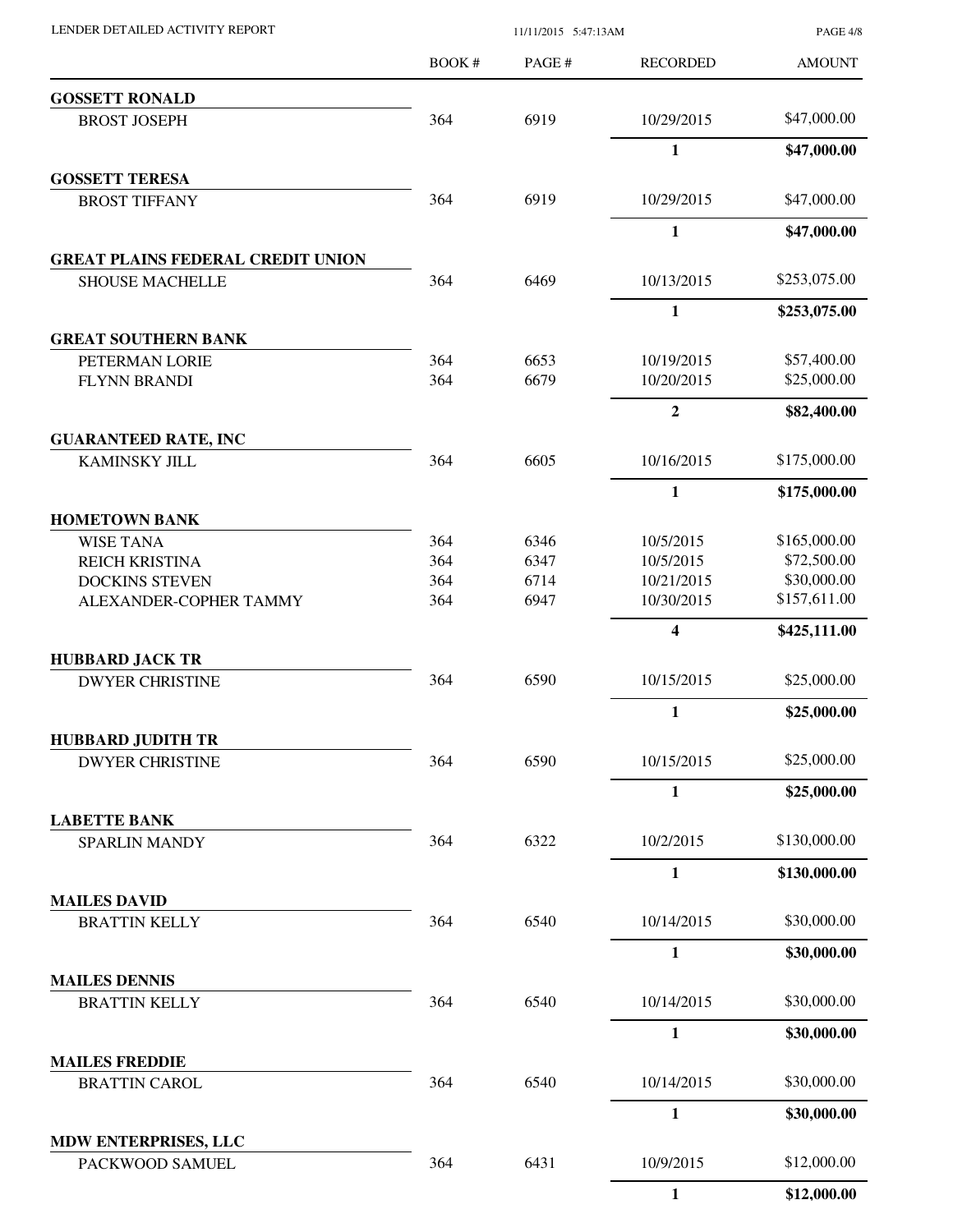BOOK # PAGE # PAGE 5/8 AMOUNT LENDER DETAILED ACTIVITY REPORT 11/11/2015 5:47:13AM RECORDED **MERIT BANK** WHEELER KENT 364 6429 10/8/2015 \$163,800.00 **1 \$163,800.00 METROPOLITAN NATIONAL BANK** WILLIAMS DAVID 364 6588 10/15/2015 \$52,000.00 HATFIELD RONDA 364 6817 10/26/2015 \$180,000.00 **2 \$232,000.00 MID-MISSOURI BANK** PARKER AMY 364 6439 10/9/2015 \$43,400.00 ROBBINS PAULA 364 6499 10/13/2015 \$126,500.00 **2 \$169,900.00 MORTGAGE RESEARCH CENTER** CLEMONS HEATHER  $\begin{array}{cccc} 364 & 6764 & 10/23/2015 & 223,985.00 \\ 364 & 6764 & 10/23/2015 & 523.985.00 \\ \end{array}$ **1 \$223,985.00 NATIONAL BANK OF KANSAS CITY** HOBSON LINDSEY 364 6543 10/14/2015 \$170,858.00 **1 \$170,858.00 NATIONSTAR MORTGAGE** LONG DEBRA 364 6459 10/13/2015 \$79,000.00 SEVERNS SHAUNA 364 6930 10/29/2015 \$136,000.00 **2 \$215,000.00 OSEROWSKY GRANT** CARLIN-BANDY ENTERPRISES, LLC 364 6726 10/21/2015 \$125,000.00 **1 \$125,000.00 OSEROWSKY SARA** CARLIN-BANDY ENTERPRISES, LLC 364 6726 10/21/2015 \$125,000.00 **1 \$125,000.00 PEOPLES B ANK** GEISER CHRISTY **364** 6389 10/7/2015 \$120,000.00 **1 \$120,000.00**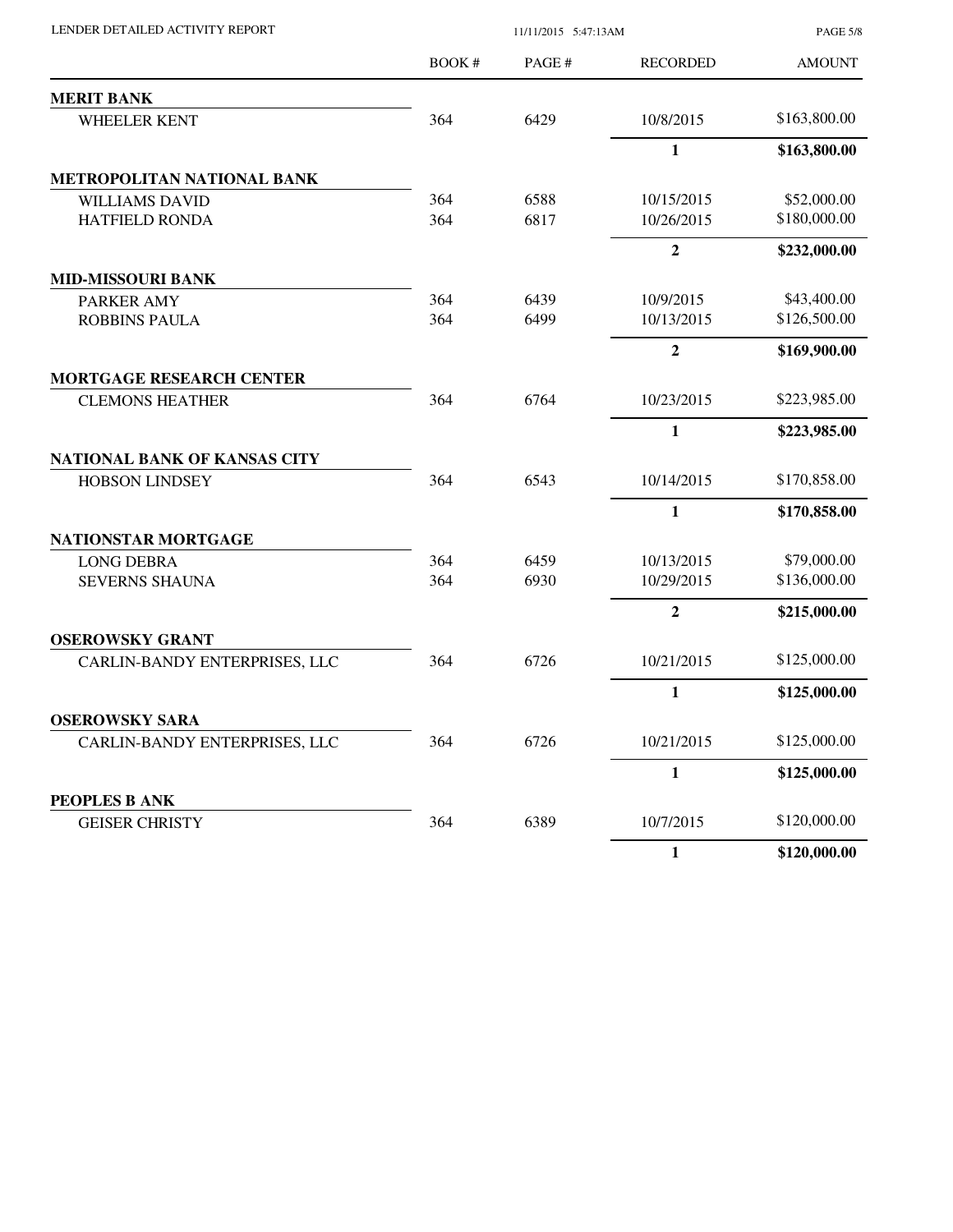PAGE 6/8

|                              | BOOK# | PAGE # | <b>RECORDED</b>  | <b>AMOUNT</b>  |
|------------------------------|-------|--------|------------------|----------------|
| <b>PEOPLES BANK</b>          |       |        |                  |                |
| <b>SPENCER AMBER</b>         | 364   | 6312   | 10/2/2015        | \$126,650.00   |
| <b>SPENCER AMBER</b>         | 364   | 6314   | 10/2/2015        | \$126,650.00   |
| <b>SPENCER AMBER</b>         | 364   | 6316   | 10/2/2015        | \$126,650.00   |
| <b>BOURNE AMY</b>            | 364   | 6386   | 10/7/2015        | \$417,000.00   |
| <b>BOURNE AMY</b>            | 364   | 6387   | 10/7/2015        | \$205,500.00   |
| <b>ACKERSON DARLENE</b>      | 364   | 6482   | 10/13/2015       | \$73,425.00    |
| <b>WYDICK JOHN</b>           | 364   | 6483   | 10/13/2015       | \$14,500.00    |
| <b>COBBLE TINA</b>           | 364   | 6511   | 10/13/2015       | \$239,400.00   |
| <b>MORROW MIHUI</b>          | 364   | 6686   | 10/20/2015       | \$103,900.00   |
| <b>MORROW MIHUI</b>          | 364   | 6687   | 10/20/2015       | \$16,000.00    |
| <b>CRITES JESSICA</b>        | 364   | 6803   | 10/26/2015       | \$66,440.00    |
| <b>CRITES JESSICA</b>        | 364   | 6804   | 10/26/2015       | \$12,457.50    |
| ROCK BOSS VENTURES, LLC      | 364   | 6807   | 10/26/2015       | \$58,400.00    |
| <b>BISHOP KATLYNN</b>        | 364   | 6875   | 10/28/2015       | \$280,000.00   |
| <b>GARDNER DEE</b>           | 364   | 6902   | 10/29/2015       | \$280,000.00   |
|                              | 364   | 6916   | 10/29/2015       | \$296,000.00   |
| <b>MCCAULEY BRIAN</b>        |       |        |                  |                |
| <b>MCCAULEY BRIAN</b>        | 364   | 6917   | 10/29/2015       | \$10,000.00    |
|                              |       |        | 17               | \$2,452,972.50 |
| PEOPLES BANK OF SENECA       |       |        |                  | \$160,000.00   |
| <b>JOHNSON KENNA M</b>       | 364   | 6940   | 10/30/2015       |                |
| <b>JOHNSON KENNA M</b>       | 364   | 6941   | 10/30/2015       | \$11,000.00    |
|                              |       |        | $\overline{2}$   | \$171,000.00   |
| PREMIER HOME MORTGAGE        |       |        |                  |                |
| <b>GRANGER SHANE</b>         | 364   | 6334   | 10/5/2015        | \$96,734.00    |
| <b>JESSEN ALICIA</b>         | 364   | 6525   | 10/14/2015       | \$98,090.00    |
| <b>ISAAC CARLA</b>           | 364   | 6545   | 10/14/2015       | \$132,133.00   |
| MCKAY JESSICA                | 364   | 6689   | 10/20/2015       | \$82,650.00    |
| <b>GUZMAN OMAR</b>           | 364   | 6935   | 10/29/2015       | \$56,850.00    |
|                              |       |        | 5                | \$466,457.00   |
| PRIMARY RESIDENTIAL MORTGAGE |       |        |                  |                |
| <b>LOWRY DEE ANN</b>         | 364   | 6718   | 10/21/2015       | \$117,826.00   |
|                              |       |        | $\mathbf{1}$     | \$117,826.00   |
| PROVIDENT FUNDING ASSOCIATES | 364   | 6708   | 10/21/2015       | \$151,500.00   |
| <b>BRAME ANGELA</b>          |       |        |                  |                |
|                              |       |        | 1                | \$151,500.00   |
| <b>QUICKEN LOANS</b>         |       |        |                  |                |
| HARRINGTON DONNA             | 364   | 6348   | 10/5/2015        | \$88,115.00    |
| <b>ROBERTSON MARIE</b>       | 364   | 6379   | 10/6/2015        | \$40,000.00    |
| <b>GIEBEL TINA</b>           | 364   | 6673   | 10/19/2015       | \$327,600.00   |
|                              |       |        | $\mathbf{3}$     | \$455,715.00   |
| <b>RIDGLEY NANCY</b>         |       |        |                  |                |
| PHILLIPS JESSIE              | 364   | 6749   | 10/22/2015       | \$98,777.62    |
|                              |       |        | 1                | \$98,777.62    |
| <b>SECRETARY OF HOUSING</b>  |       |        |                  |                |
| <b>ARGUETA ENNIO</b>         | 364   | 6694   | 10/20/2015       | \$78,000.00    |
| <b>RILEY HAROLD</b>          | 364   | 6894   | 10/29/2015       | \$81,000.00    |
|                              |       |        | $\boldsymbol{2}$ | \$159,000.00   |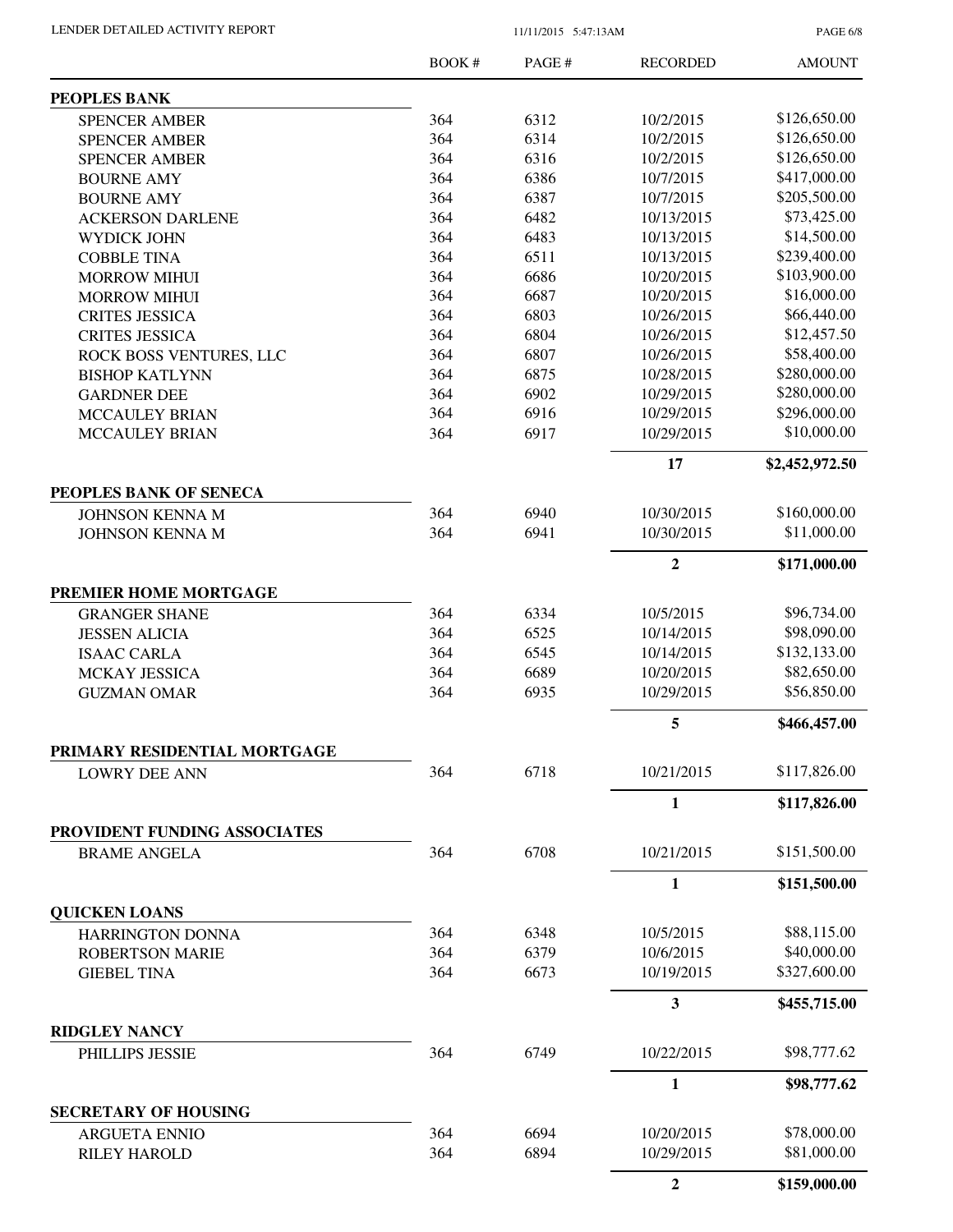PAGE 7/8

|                                                 | <b>BOOK#</b> | PAGE# | <b>RECORDED</b> | <b>AMOUNT</b>  |
|-------------------------------------------------|--------------|-------|-----------------|----------------|
| <b>SECURITY BANK OF SOUTHWEST MISSOURI</b>      |              |       |                 |                |
| <b>HARRIS SHELLEY</b>                           | 364          | 6586  | 10/15/2015      | \$60,000.00    |
| <b>MILLER ZACHARY</b>                           | 364          | 6844  | 10/27/2015      | \$28,000.00    |
|                                                 |              |       | $\overline{2}$  | \$88,000.00    |
| <b>SIMMONS FIRST NATIONAL BANK</b>              |              |       |                 |                |
| <b>FANCHER ROYAL</b>                            | 364          | 6702  | 10/20/2015      | \$150,880.00   |
| <b>HAFER TODD</b>                               | 364          | 6900  | 10/29/2015      | \$61,750.00    |
|                                                 |              |       | $\overline{2}$  | \$212,630.00   |
| SOUTHWEST MISSOURI BANK                         |              |       |                 |                |
| <b>BRADFORD JENNIFER</b>                        | 364          | 6363  | 10/6/2015       | \$30,000.00    |
| <b>ROBIN ANGELITA</b>                           | 364          | 6446  | 10/9/2015       | \$114,570.00   |
| <b>HARTNER CYNTHIA</b>                          | 364          | 6448  | 10/9/2015       | \$50,000.00    |
| <b>BROWN ROBERTA</b>                            | 364          | 6450  | 10/9/2015       | \$70,000.00    |
| CASA GRANDE SOUTH APARTMENTS, LLC               | 364          | 6495  | 10/13/2015      | \$4,005,000.00 |
| <b>WAGNER CARA</b>                              | 364          | 6541  | 10/14/2015      | \$123,200.00   |
| <b>GREENWOOD GAVIN</b>                          | 364          | 6631  | 10/19/2015      | \$100,000.00   |
| <b>BURROWS CHRISTINA</b>                        | 364          | 6660  | 10/19/2015      | \$136,000.00   |
| <b>LARKIN VICKIE</b>                            | 364          | 6754  | 10/22/2015      | \$80,000.00    |
| <b>RAINWATER NATALIE</b>                        | 364          | 6767  | 10/23/2015      | \$242,000.00   |
| <b>JAEGER KARA</b>                              | 364          | 6777  | 10/23/2015      | \$38,500.00    |
| <b>BRADLEY KERI</b>                             | 364          | 6811  | 10/26/2015      | \$152,000.00   |
| <b>FIELDS JULIE</b>                             | 364          | 6818  | 10/26/2015      | \$125,000.00   |
|                                                 | 364          | 6842  | 10/27/2015      | \$27,800.00    |
| <b>TUGGLE JIMMY</b>                             |              |       |                 | \$78,400.00    |
| <b>LINDSAY LEAH</b>                             | 364          | 6858  | 10/27/2015      |                |
| <b>RISCOE KATHRYN</b>                           | 364          | 6921  | 10/29/2015      | \$0.00         |
| <b>BASS CAROL</b>                               | 364          | 6923  | 10/29/2015      | \$150,000.00   |
| <b>GREER MOLLY J</b>                            | 364          | 6960  | 10/30/2015      | \$105,311.00   |
|                                                 |              |       | 18              | \$5,627,781.00 |
| STYRON COMMERCIAN PROPERTIES, LLC               |              |       |                 |                |
| <b>MURPHY JANETTE</b>                           | 364          | 6662  | 10/19/2015      | \$0.00         |
|                                                 |              |       | 1               | \$0.00         |
| <b>SUN WEST MORTGAGE</b>                        |              |       |                 |                |
| <b>FRICK DONNA</b>                              | 364          | 6665  | 10/19/2015      | \$148,832.00   |
|                                                 |              |       | $\mathbf{1}$    | \$148,832.00   |
| <b>TALMER BANK AND TRUST</b>                    |              |       |                 |                |
| <b>LONEY WAYNE</b>                              | 364          | 6887  | 10/28/2015      | \$594,000.00   |
|                                                 |              |       | $\mathbf{1}$    | \$594,000.00   |
| THE BANK OF WYANDOTTE                           |              |       |                 |                |
| <b>FRIEND KIM</b>                               | 364          | 6467  | 10/13/2015      | \$47,840.72    |
|                                                 |              |       | 1               | \$47,840.72    |
| THE MORTGAGE HOUSE                              |              |       |                 |                |
| <b>KISSEL SANDRA</b>                            | 364          | 6582  | 10/15/2015      | \$127,575.00   |
|                                                 |              |       | $\mathbf{1}$    | \$127,575.00   |
| <b>THOMAS JARED</b><br><b>BRANDENBURG KELLY</b> | 364          | 6492  | 10/13/2015      | \$169,000.00   |
|                                                 |              |       | $\mathbf{1}$    | \$169,000.00   |
|                                                 |              |       |                 |                |